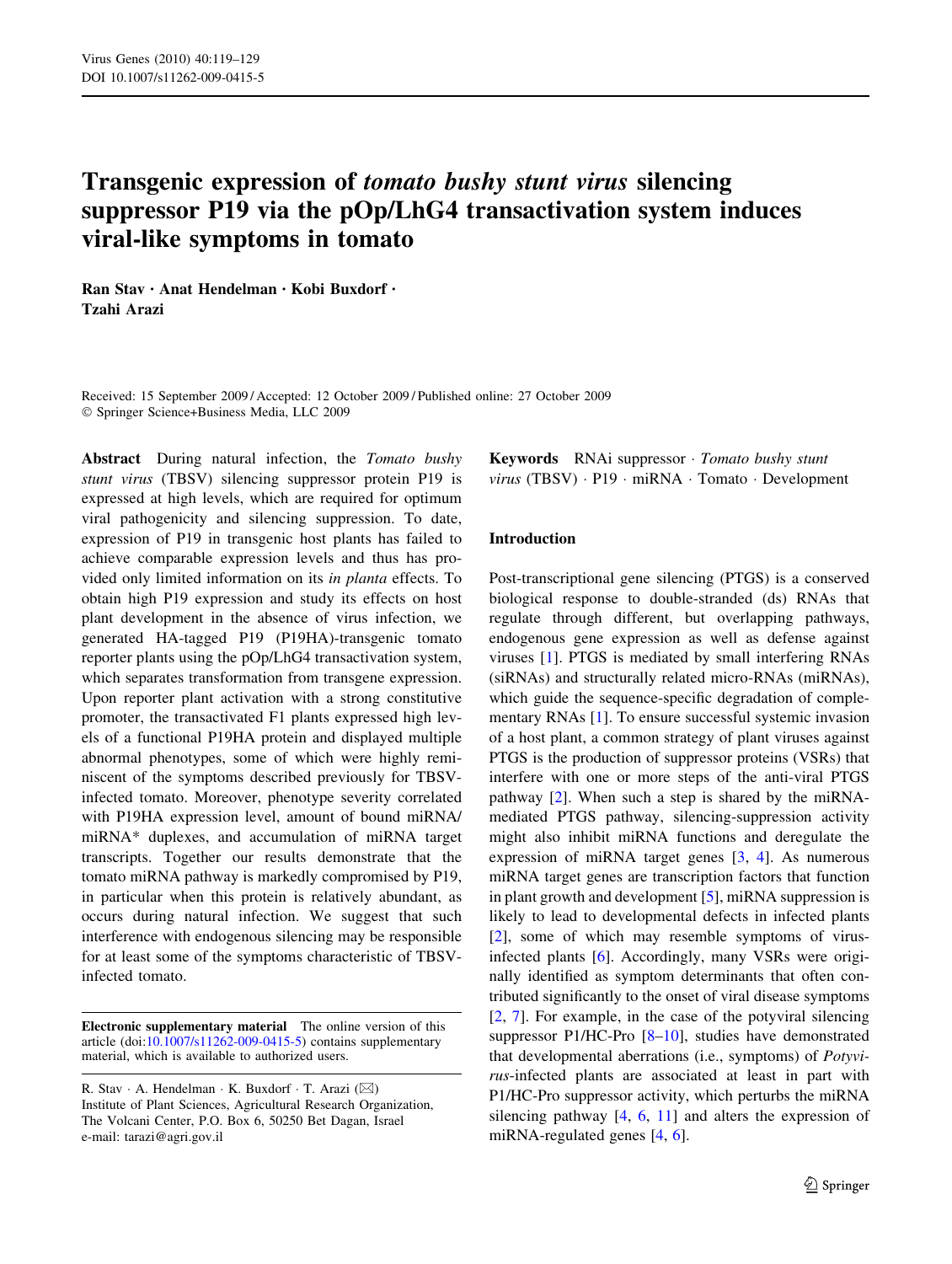Tombusviruses encode a conserved  $\sim$  19 kDa VSR, termed P19 ( $[12-14]$ , and reviewed by Scholthof  $[15]$  $[15]$ ). Like other VSRs, P19 was previously identified as a pathogenicity factor required for the systemic spread of Tomato bushy stunt virus (TBSV) in certain hosts [[9,](#page-9-0) [16,](#page-9-0) [17\]](#page-9-0) and as a symptom determinant  $[18]$  $[18]$ , but only when produced at its normal high levels [\[19](#page-9-0), [20\]](#page-9-0). Functional [[21,](#page-9-0) [22](#page-9-0)] and structural [[23,](#page-9-0) [24](#page-9-0)] studies established that P19 is a high-affinity short (19–21 nt) dsRNA-binding protein and that dimers of P19 bind siRNA duplexes in a 1:1 stoichiometric ratio. This binding prohibits bound duplexes from unwinding and programming the RNA-induced silencing complex (RISC) [\[25](#page-9-0)]. As a consequence, RISC-mediated degradation of cognate viral RNAs [[21\]](#page-9-0) is repressed. Moreover, it was shown that transgenic expression of wild-type TBSV P19  $[26]$  $[26]$  and Hemagglutinin (HA)-tagged P19 (P19HA)  $[4, 27]$  $[4, 27]$  $[4, 27]$ in Arabidopsis thaliana induces the accumulation of several miRNA target transcripts, resulting in vegetative and reproductive developmental phenotypes. In addition, immunoprecipitation analysis showed that P19HA binds to miRNA/miRNA\* duplexes  $[4, 27]$  $[4, 27]$  $[4, 27]$  $[4, 27]$ . Thus, the potential of P19 to perturb the miRNA pathway and as a result disrupt plant development was established, but only in A. thaliana, a non-TBSV host. In contrast, similar efforts to characterize the effects of transgenic P19 in Nicotiana benthamiana, an experimental host, resulted in only minor phenotypes, most likely due to P19's low expression levels [[22,](#page-9-0) [28](#page-9-0)] which failed to mimic the high levels of this protein upon infection with the corresponding virus.

In this study, we describe an original transgenic TBSV P19 expression system, based on the pOp/LhG4 transactivation system [\[29](#page-9-0)]. This system enabled strong expression of this VSR in tomato, a natural host for TBSV. We characterized the phenotypes induced by P19 expression and suggest a possible link between P19 suppression activity, developmental aberrations, and TBSV disease symptoms in tomato.

#### Materials and methods

## Plasmid construction

To obtain a P19HA reporter construct, the coding region of TBSV P19 was PCR-amplified with the primers P19-XhoI-F (5'-CCGCTCGAGATGGAACGAGCTATACAAGGAA AC-3') containing a XhoI site (underlined) at its 5'-end, and P19-BamHI-HA-R (5'-CGGGATCCTCAGGCATAGTCA GGAACATCGTATGGGTACTCGCTTTCTTTTTCGAA GGTCTC-3') containing a BamHI site (underlined), a stop codon (italicized) and 27 bp encoding YPYDVPDYA HA-tag (bold). After sequence verification, the amplified fragment was cloned into the XhoI/BamHI sites of the pOp-TATA-BJ36 shuttle vector between an  $Op$  array [[30\]](#page-9-0) and Agrobacteriumtumefaciens octopine synthase terminator (OCS) to generate pOp-P19HA. The NotI fragment of the pOp-P19HA vector was then mobilized into the binary vector pART27 [\[31](#page-9-0)] to generate pART27-pOp:P19HA.

#### Agroinfiltration of N. benthamiana leaves

Appropriate binary plasmids were first electroporated into A. tumefaciens (strain GV 3101), and the resulting bacteria were cultured overnight in Luria–Bertani (LB) medium containing the appropriate antibiotics. Then, bacterial cultures were diluted 1:100 in fresh LB medium containing 10 mM MES pH 5.6 and 20  $\mu$ M acetosyringone and grown overnight. Cultures were pelleted and resuspended in agroinfiltration buffer (10 mM  $MgCl<sub>2</sub>$ , 10 mM MES pH 5.6, and 150  $\mu$ M acetosyringone) to a final A<sub>600</sub> of 1.2. Appropriate bacterial cultures were mixed in a 1:1 (v/v) ratio to a final  $A_{600}$  of 0.3 each, and incubated for 3 h at 22 $^{\circ}$ C. Bacterial mixtures were then infiltrated into the young leaves of 3-week-old greenhouse-grown N. benthamiana plants. Green fluorescent protein (GFP) fluorescence was photographed in detached leaves with a digital camera using a yellow filter under a long-wave UV lamp (UVP model B100A).

Protein extraction and Western blot analysis

For P19HA expression analysis, total protein samples were prepared from each of three 9-mm diameter infiltrated N. benthamiana leaf patches or from 35 mg of tomato leaf ground in 150  $\mu$ l total protein extraction buffer (67 mM Tris–HCl, 2% w/v SDS). Following grinding, 150  $\mu$ l of 2 $\times$ SDS–PAGE loading buffer was added and the mixture was boiled for 10 min and cooled on ice. Cooled homogenate was centrifuged for 10 min at  $10000 \times g$  and the supernatant, containing total leaf proteins, was transferred to a new tube. A 35-µl aliquot of the supernatant was fractionated by SDS–PAGE on a 12.5% polyacrylamide gel. The fractionated proteins were electroblotted onto nitrocellulose membranes and probed with commercial rat anti-HA (1:5,000, Roche) or anti-GFP (1:2,000, Santa-Cruz Biotechnology) monoclonal antibodies.

Plant material and growth conditions

M82 tomato (Solanumlycopersicum) plants were grown in 400-ml pots under greenhouse conditions with temperatures ranging between  $15$  and  $22^{\circ}$ C in a tuff-peat mix with nutrients. For in vitro culture, seeds were surface-sterilized by treatment with 2% hypochlorite solution for 5 min. After rinsing three times with sterile distilled water, seeds were sown on Murashige and Skoog (MS) culture medium containing  $3\%$  (w/v) sucrose and  $1\%$  (w/v) phytoagar (Sigma),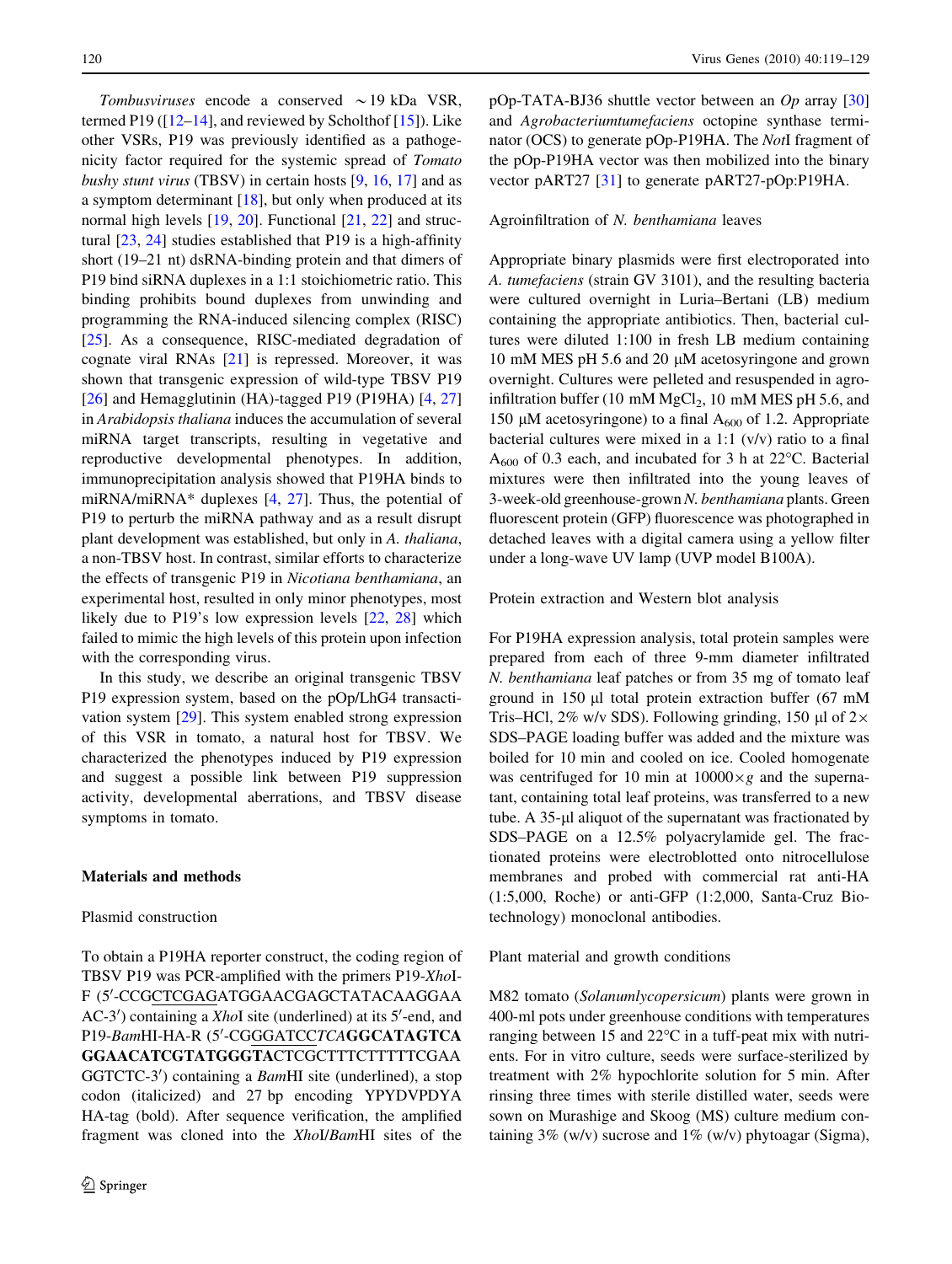pH 5.7. Germination and seedling growth were in a growth chamber with a 16 h light/8 h dark period (photosynthetic photon flux density: 50–70 µmol  $m^{-2}$  s<sup>-1</sup>) at a constant temperature of 22°C. For crosses, closed flowers were emasculated by removal of the petals and stamens and handpollinated with the pollen of the 35S:LhG4 driver line. Successful pollination was validated following F1 progeny germination by genomic DNA PCR with the primer pair P19-XhoI-F and OCS-R (5'-GAAACCGGCGGTAAGGA TCT-3') to detect the pOp:P19HA transgene and 35S-F (5'-AAACCTCCTCGGATTCCATT-3') and LhG4-R (5'-CAACACGGTTCGGGATGTAGT-3') to detect the 35S: LhG4 transgene.

#### Transformation of tomato plants

The binary vector pART27-pOp:P19HA was transformed into tomato cv. M82 by co-cultivation of cotyledons derived from 14-day-old seedlings with A. tumefaciens strain GV 3101, essentially as described by McCormick [[32\]](#page-10-0). Transgenic progeny were selected by germinating sterile seeds on selective medium  $(1 \times MS \text{ medium}, 3\% \text{ sucrose} \text{ and }$ 100 mg/l kanamycin), where only transgenic seedlings developed a branched root system. Further validation was performed by genomic DNA PCR with the primer pair P19-XhoI-F and OCS-R to detect the pOp:P19HA transgene.

#### Total RNA extraction and small RNA gel blot analysis

Total RNA was isolated from tomato leaves with TRI reagent (Sigma, MT, USA) according to the manufacturer's protocol. After addition of isopropanol, the RNA extract was incubated overnight at  $-20^{\circ}$ C to enhance the precipitation of lowmolecular-weight RNAs. Following an ethanol wash, RNA was resuspended in RNase-free water and kept at  $-80^{\circ}$ C until use. Blot hybridization analysis was performed according to Pall et al. [[33](#page-10-0)]. Radiolabeled probes were made by 5'-endlabeling DNA oligonucleotides complementary to miRNA or miRNA\* sequences with  $[\gamma^{-32}P]$ ATP by means of T4 polynucleotide kinase (New England Biolabs, MA, USA). Blots were prehybridized and hybridized with EZ-hybridization solution (Biological Industries, Israel). Hybridization was performed at 40°C overnight. Blots were washed three times at 50°C with washing buffer  $(2 \times SSC, 0.1\% SDS)$  and autoradiographed using a phosphoimager (Fujifilm, Japan). Densitometric analysis of hybridization signals was carried out using the Gel Analyzer procedure of the IMAGEJ 1.42q program [\(http://rsbweb.nih.gov/ij/index.html](http://rsbweb.nih.gov/ij/index.html)).

## Real-time quantitative RT–PCR analysis

Total RNA samples were treated with RNase-free DNase (Fermentas Life Sciences, Lithuania) to eliminate genomic DNA contamination. The concentration and integrity of the RNA samples were determined by using an ND1000 spectrophotometer (Thermo Scientific, DE, USA) and by gel analysis, respectively. First-strand cDNA was synthesized from 1 µg of total RNA using the Superscript firststrand synthesis system for RT–PCR kit and oligo (dT) primer (Invitrogen, CA, USA) following the manufacture's instructions. An RT-negative control was used to ensure the absence of genomic DNA template in the samples. For realtime quantitative PCR, 4 µl of diluted cDNA was used in a 10-µl PCR containing 200 nM of each primer and  $5 \mu$ l Platinum SYBR Green qPCR supermix-UDG (Invitrogen, CA, USA). The PCRs were performed in a Rotor-Gene 6000 cycler (Qiagen, MD, USA) with a temperature program starting with 15 min at 95 $\degree$ C, then 40 cycles of 15 s at 96 $\degree$ C, 15 s at  $62^{\circ}$ C, and 20 s at 72 $^{\circ}$ C. At the end, the melting temperature of the product was determined to verify the specificity of the amplified fragment. PCR products were analyzed using Rotor Gene Series 6000 software version 1.7 (Qiagen, MD, USA). The primers used for real-time quantitative PCR were designed using the Primer3Plus computer program ([http://www.bioinformatics.nl/cgi-bin/primer3plus/](http://www.bioinformatics.nl/cgi-bin/primer3plus/primer3plus.cgi) [primer3plus.cgi](http://www.bioinformatics.nl/cgi-bin/primer3plus/primer3plus.cgi)) as follows: SGN-U326326-F (5'-CCA CCATTGACAGATTCATCG-3') and SGN-U326326-R (5'-GGTGAACGAAGTCGGAAGAG-3'); SGN-U563944-F (5'-CAGGTCCAGCAGTCCTTTCT-3') and SGN-U5639 44-R (5'-CGCTGGAAACTTGGTGGTAA-3'); Tip41-F (5'-ATGGAGTTTTTGAGTCTTCTGC-3') and Tip41-R (5'-GCTGCGTTTCTGGCTTAGG-3'); GAPDH-F (5'-AT GCTCCCATGTTTGTTGTGGGTG-3') and GAPDH-R (5'-TTAGCCAAAGGTGCAAGGCAGTTC-3'). The relative expression level of SGN-U563944 mRNA was calculated using the  $2^{-\Delta\Delta Ct}$  method normalized to GAPDH as a reference gene. The relative expression level of SGN-U326326 mRNA was calculated using a standard curve method and TIP41 as a reference gene. Three technical replicates for each biological sample were analyzed.

#### Affinity purification of P19HA

For affinity purification,  $35S\gg P19HA-2$  leaves (1 g) were ground in liquid nitrogen and thawed in 5 ml lysis buffer  $(50 \text{ mM Tris-HCl, pH } 7.4, 100 \text{ mM KCl, } 2.5 \text{ mM MgCl}_2,$ 0.1% NP-40,  $2 \times$  Sigma plant protease inhibitor cocktail). The homogenate was then filtered through four layers of Miracloth (Merck Chemicals Ltd., UK) and centrifuged at  $9500 \times g$  for 15 min at 4°C to pellet cell debris. The supernatant was mixed with 1 ml of pre-equilibrated anti-HA resin (Sigma, Germany), rotated for 1 h at  $4^{\circ}$ C and loaded onto a column. The flow-through fraction was collected before washing. The column was washed with 10 column volumes of lysis buffer and the last wash fraction was collected for analysis. Bound protein was eluted by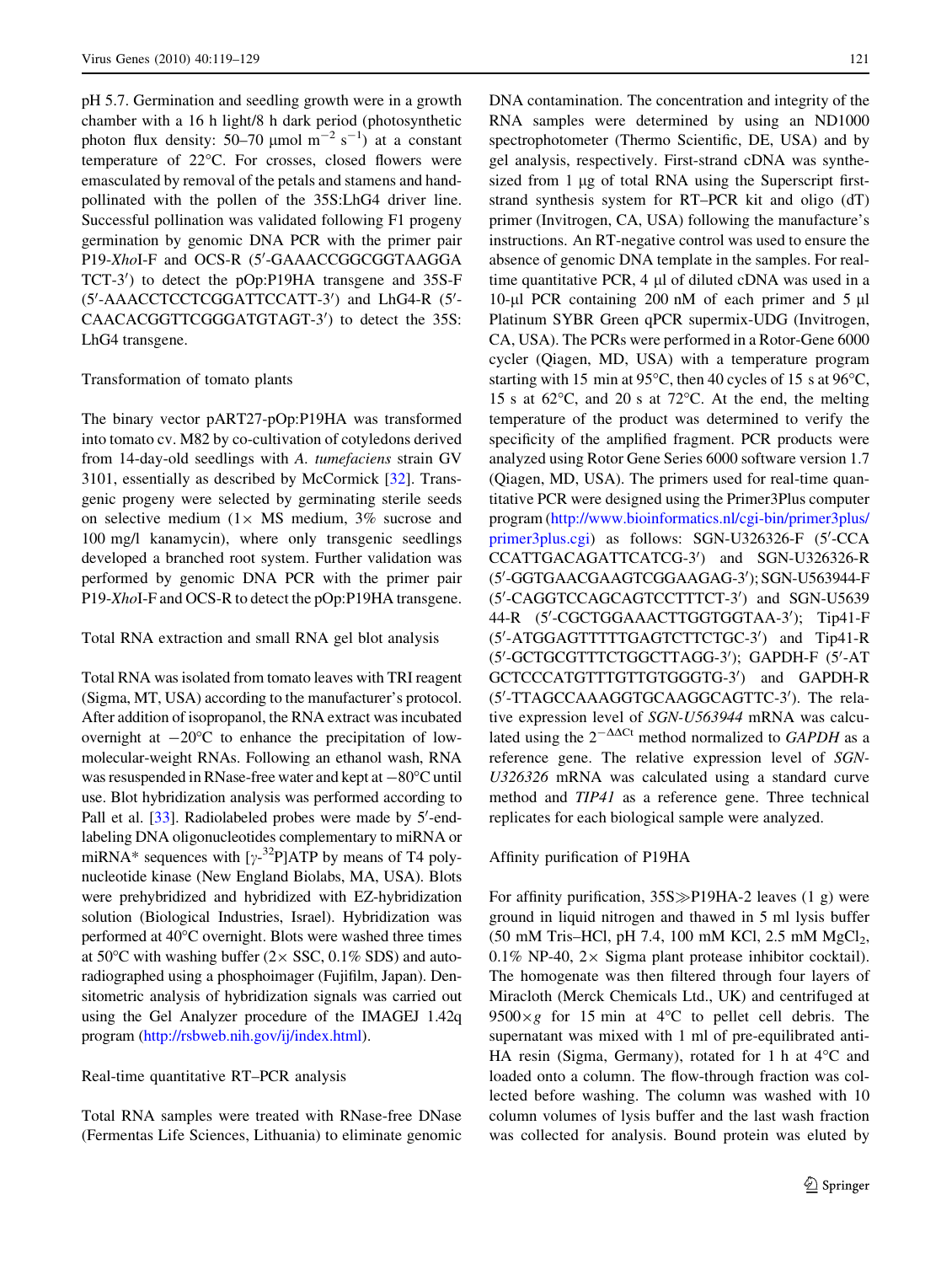sequential addition of 500 ul of 100 mM glycine–HCl pH 2.5. Each eluted fraction was immediately neutralized with 20 ll of 1.5 M Tris–HCl pH 8.8. RNA was recovered by treatment with proteinase K  $(0.2 \text{ µg/ml}; \text{Fermentas Life})$ Sciences, Lithuania) in the presence of 0.5% SDS for 40 min at 37°C, followed by extraction with acidic phenol and phenol:chloroform and ethanol precipitation.

#### Anthocyanin measurement

The first true leaves from three 24-day-old seedlings were assayed for anthocyanin according to Markham and Ofman [\[34](#page-10-0)]. Leaf tissue was harvested, immediately ground in liquid nitrogen, and transferred (100 mg) to Eppendorf tubes, and anthocyanins were extracted in the dark in cold methanol:water:acetic acid (11:5:1, v/v). The extracts were spun at  $14000 \times g$  for 10 min and anthocyanin concentration was determined in the supernatant by measuring  $A_{530}$ .

## Results

Constitutive expression of HA-tagged TBSV P19 VSR following transactivation in tomato

Strong expression of TBSV P19 protein in planta has been reported to be embryonic lethal in A. thaliana [\[27](#page-9-0)], whereas consistently weak P19 expression has been reported in Nicotiana species [\[28](#page-9-0)], most likely because of selection against strong P19-expressing transformants. To circumvent potential toxicity problems that may be associated with strong expression of TBSV P19 protein in tomato, we took a new, previously untried approach by utilizing the LhG4/pOp transactivation system [[29\]](#page-9-0). In this system, a reporter line is generated with the transgene of choice under the control of an inactive chimeric promoter (pOp). pOp is activated and drives transgene expression only in the F1 progeny following a cross with a driver line that expresses an artificial pOp activator (LhG4). A P19HA reporter plasmid was constructed by subcloning a PCRamplified TBSV P19 with an HA tag at its C terminus behind the pOp array [[29\]](#page-9-0) in the binary vector pART27 [\[31](#page-9-0)] (Fig. [1a](#page-4-0)). The functionality of the P19HA reporter plasmid in the presence of the LhG4 activator was tested by performing a GFP-based transient suppression assay [\[9](#page-9-0)]. Leaves of N. benthamiana were infiltrated with a mixture of A. tumefaciens cultures harboring a constitutive GFPexpressing construct (35S:GFP), a GFP hairpin silencing construct (35S:GFP-IR), a pART27-pOp:P19HA reporter construct (pOp:P19HA), and a constitutive pART27 p35S:LhG4-expressing construct (Fig. [1a](#page-4-0); 35S:LhG4). As controls for GFP silencing and expression efficiency, the bacteria containing 35S:LhG4 and 35S:GFP-IR plasmids, respectively, were replaced with bacteria harboring an empty pART27 vector. At 3 days post-infiltration, bright green fluorescence was visualized and strong GFP expression was detected in the expression-control sectors (Fig. [1b,](#page-4-0) 2), and none was detected in the silencing-control sectors (Fig. [1b,](#page-4-0) 1) indicating strong GFP silencing. Strong fluorescence and GFP protein levels, indicative of a strong silencing-suppression activity, were detected in sectors infiltrated with both pOp:P19HA and 35S:LhG4 (Fig. [1b,](#page-4-0) 3), demonstrating that transactivation by LhG4 drives the expression of functional P19HA is these sectors. Western blot analysis confirmed that the P19HA protein is expressed in the sectors infiltrated with bacteria harboring 35S:LhG4 (Fig. [1b,](#page-4-0) 3) and not in the other sectors (Fig. [1b,](#page-4-0) 1 and 2), indicating that pOp is active only in the presence of the LhG4 activator.

To express P19HA in tomato, the GV 3101 bacteria harboring P19HA reporter plasmids were used to transform M82 cotyledons using a standard procedure [[32](#page-10-0)]. Seven independent regenerated pOp:P19HA tomato T0 reporter lines were grown to set seed. PCR of genomic DNA extracted from kanamycin-resistant T1 seedlings with primers specific for the P19HA transgene confirmed that these lines are indeed transgenic (Fig. [2a\)](#page-5-0). Phenotypic analysis of developing tomato plants suggested that their growth and development is identical to that of the parental M82 tomato and Western analysis confirmed that the P19HA protein is not expressed in these plants (data not shown). To identify strong P19HA-expressing lines, different pOp:P19HA reporter lines were crossed  $(\gg)$  with a homozygous M82 transgenic tomato driver line (35S:LhG4; kindly provided by Y. Eshed, The Weizmann Institute of Science) expressing the LhG4 behind the CAMV-35S constitutive promoter, and total leaf protein extracts from the  $35S\gg P19HA F1$  plants were then analyzed for the presence of P19HA protein by immunoblot with anti-HA antibody. This analysis detected a band of the expected size for P19HA (20.5 kDa), confirming that LhG4 drives the expression of P19HA in these plants. Results are shown for  $35S\gg P19HA-2$  and  $35S\gg P19HA-4$  plants, representing progeny of strong and weak P19HA reporter lines, respectively. These plants were selected for comparative analysis of the effects of high and low P19HA levels on tomato growth and development (Fig. [2b\)](#page-5-0). No P19HA band was detected in the leaves of the 35S:LhG4 driver line lacking the pOp:P19HA transgene (Fig. [2b](#page-5-0), c). PCR analysis of the genomic DNA of  $35S\gg P19HA-2$  and 35S-P19HA-4 plants further confirmed that P19HAexpressing plants indeed contained both pOp:P19HA reporter and 35S::LhG4 driver transgenes (Fig. [2c\)](#page-5-0).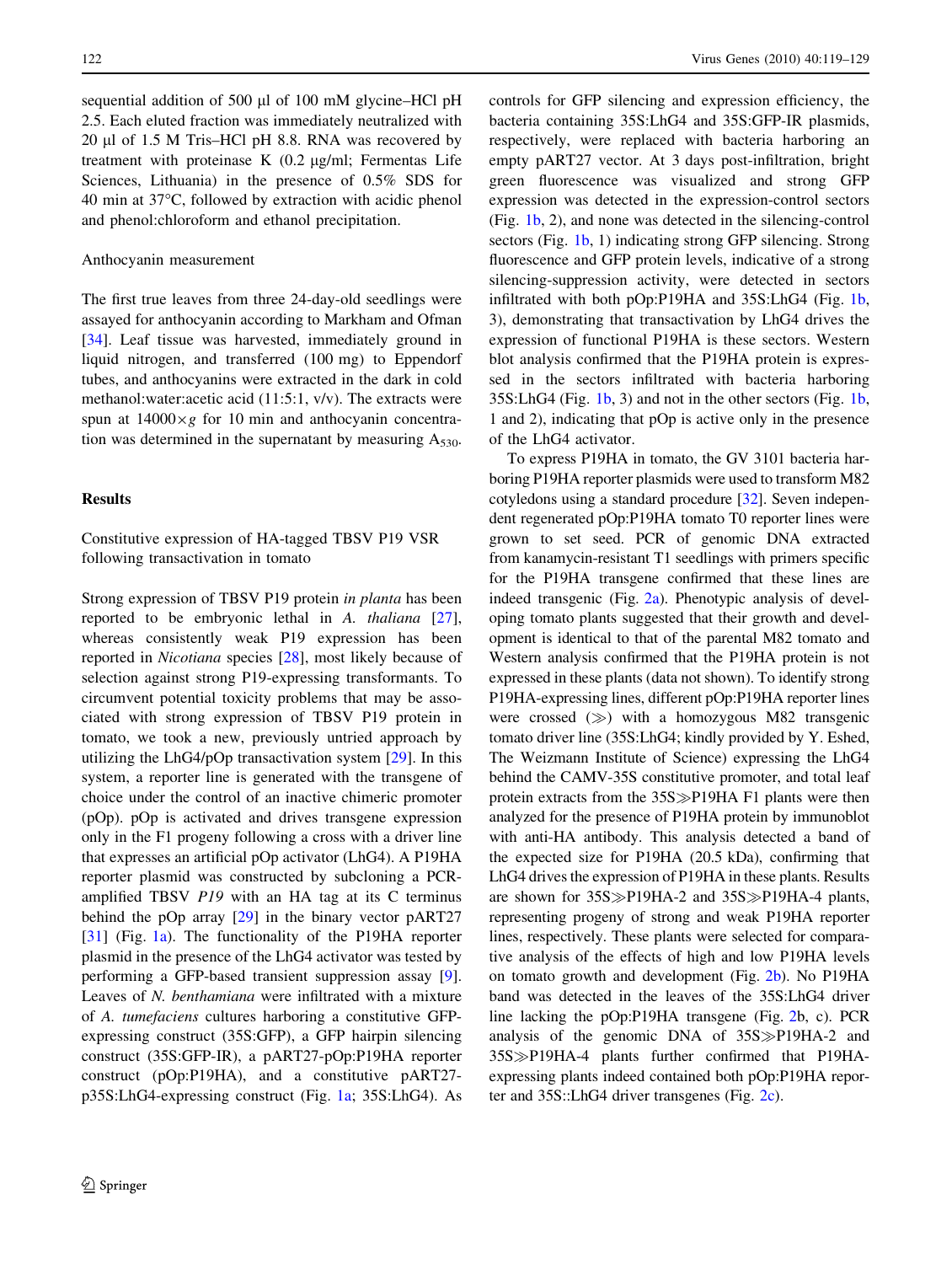<span id="page-4-0"></span>

Fig. 1 P19HA suppresses GFP silencing in the presence of LhG4. a Schematic representation of the reporter binary plasmid (pART27 pOp:P19HA) used for tomato transformation and in (b), and the driver binary plasmid (pART27-p35S:LhG4) [[30](#page-9-0)]. Restriction enzymes used for cloning are indicated. nptII a selectable kanamycin-resistance marker,  $pOp$  eight copies of lac operator sequence linked to a minimal Cauliflower mosaic virus (CaMV) 35S promoter [[29](#page-9-0)], *p35S* CaMV 35S promoter, *pNOS* nopaline synthase promoter,  $3'$  NOS nopaline synthase terminator, RB right border, LB left border.

## High levels of P19HA protein perturb the miRNA silencing pathway in tomato

It has been shown that binding of A. thaliana miRNA/ miRNA\* duplexes by P19 stabilizes the normally unstable miRNAs\* and increases their cellular steady-state levels [\[4](#page-9-0), [27\]](#page-9-0). To compare the degree of miRNA\* stabilization in strong and weak P19HA-expressing tomato, the levels of previously characterized selected tomato miRNA\* [[35\]](#page-10-0) were determined in 35S > P19HA-2 and 35S > P19HA-4 plants versus control driver plants. RNA gel-blot analysis showed a dramatic increase (up to sixfold) in the levels of SlmiR159\*, SlmiR160a\*, and SlmiR171a\* in the leaves

b Suppression of GFP silencing by P19HA upon transient transactivation. N. benthamiana leaf sectors were infiltrated with the indicated A. tumefaciens mixtures harboring corresponding binary constructs. Photographs were taken under UV light at 3 days postinfiltration, and protein samples were taken at the same time. P19HA and GFP expression levels were detected by Western blotting in equal amounts of total protein extracts (Ponceau), probed with anti-HA or with anti-GFP monoclonal antibodies, respectively. The positions of molecular-mass standards (kDa) are indicated on the left

of 35S $\gg$ P19HA-2 plants, whereas only SlmiR160a\* increased slightly in the leaves of 35S > P19HA-4 plants which expressed lower P19HA levels (Fig. [3a\)](#page-6-0). Thus, transgenically expressed P19HA probably increased the stability of tomato miRNA/miRNA\* duplex via binding and the amount of bound duplexes was directly correlated with the cellular levels of P19HA.

To confirm that P19HA binds directly to tomato miRNAs in vivo, P19HA was affinity-purified from total leaf extracts of  $35S\gg P19HA-2$  plants using a commercial HA-agarose affinity column. The protein content of the eluted fractions was analyzed by immunoblotting, whereas the miRNA content in the E3–E4 fractions was analyzed by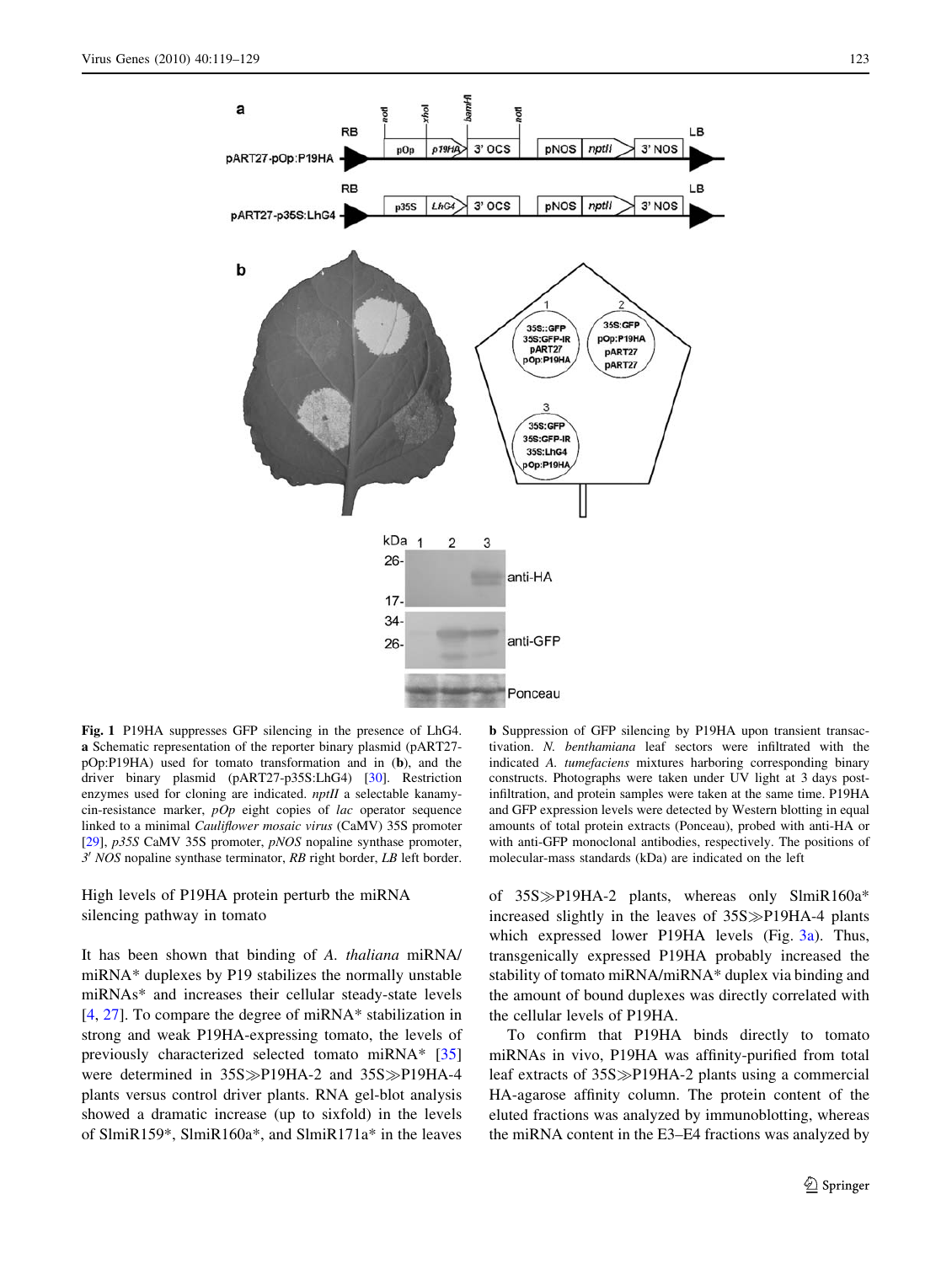<span id="page-5-0"></span>

Fig. 2 A cross between pOp:P19HA reporter lines and 35:LhG4 driver plant induces the expression of P19HA protein in the F1 progeny. a PCR analysis of tomato pOp:P19HA reporter lines. Genomic DNA was extracted from T1 kanamycin-resistant seedlings (as indicated above) or from the driver line (35S:LhG4) and subjected to PCR with primers specific to pOp:P19HA and 35S:LhG4 transgenes (as indicated). P pART27-pOp:P19HA plasmid. b Immunoblot analysis of P19HA in leaves of 2-month-old 35S > P19HA F1 plants (as indicated) or driver (35S:LhG4) tomato plants. Total proteins were extracted from leaves (collected from ten independent plants) and samples (4  $\mu$ g) were separated by SDS–PAGE (12.5%), blotted, and probed with anti-HA monoclonal antibody. Relative loading of protein in each lane is shown by Ponceau staining. c PCRmediated detection of pOp:P19HA and 35S:LhG4 transgenes in the representative P19HA-expressing F1 plants described in (b). Genomic DNA was extracted from  $35S\gg P19HA F1$  plants (as indicated above) or 35:LhG4 driver plant and subjected to PCR with primers specific to pOp:P19HA and 35S:LhG4 transgenes (as indicated). As a negative control, genomic DNA from a wild-type M82 plant was used. P plasmids containing either the pOp:P19HA or 35S:LhG4 transgenes

small RNA gel blot analysis alongside total tomato leaf RNA. Analysis of eluted fractions revealed that most of the bound P19HA eluted in the E3 fraction and very little protein eluted in the E4 fraction (Fig. [3b](#page-6-0)). Northern blot of E3 and E4 fractions detected SlmiR164 in the E3 fraction but not in the E4 fraction (Fig. [3b](#page-6-0)), suggesting that SlmiR164 co-eluted with the purified P19HA protein, most likely because of direct binding between the two. Unfortunately, we could not test also the binding of SlmiR164\* since its sequence is currently unknown.

Binding of miRNA/miRNA\* duplex by P19HA is predicted to prevent the bound miRNA from incorporating into RISC and thus to inhibit miRNA-guided cleavage of target transcripts, resulting in an increase in their steady-state cell levels [\[4](#page-9-0), [27](#page-9-0)]. To validate this prediction in tomato, the steady-state levels of SlmiR164 (SGN-U326326) and SlmiR160a (SGN-U563944) target transcripts, previously validated by Moxon et al. [[35\]](#page-10-0), were quantified from the same leaf RNA sample used for the northern analysis of miRNA\*. Real-time quantitative PCR analysis demonstrated a 2.8- to 3.0-fold increase in SGN-U563944 and SGN-U326326 transcript levels in 35S > P19HA-2 compared to 35S:LhG4 driver leaves (Fig. [3c](#page-6-0)), consistent with the strong increase in miR160a\* steady-state levels (Fig. [3a\)](#page-6-0) and the binding of SlmiR164 (Fig. [3b\)](#page-6-0). In contrast, only a weak increase in SGN-U326326 expression was detected in  $35S\gg P19HA-4$  leaves (Fig. [3c\)](#page-6-0), that expressed low P19HA levels (Fig. 2b). These results indicate that transgenic expression of high P19HA levels causes significant inhibition of SlmiR160a and SlmiR164 activity.

P19HA expression level is correlated with vegetative and reproductive abnormalities

To characterize the effects of differential P19HA levels on tomato development, the phenotypes of  $35S\gg P19HA-2$ , 35S-P19HA-4, and control driver 35S:LhG4 tomato plants were compared from germination till fruit set. Both 35S-P19HA-2 and 35S-P19HA-4 seeds germinated normally and seedlings were indistinguishable from controls. Slight growth inhibition was only noticeable at around 17 days post-germination (dpg) in 35S > P19HA-2 seedlings (Fig. [4](#page-7-0)). However with time, this growth inhibition was more obvious and accompanied by chlorosis of cotyledons and leaves and accumulation of strong purple color on their abaxial side and around their veins (Fig. [4,](#page-7-0) 24 dpg). Similar but milder phenotypes were observed at that stage in 35S > P19HA-4 plants. The purple color observed in the cotyledons and leaves of P19HA-expressing plants suggested the accumulation of anthocyanins. To validate this assumption, the amounts of total anthocyanins were measured in the first true leaves of 35S:LhG4 control, 35S-P19HA-2 and 35S-P19HA-4 plants. Increases in anthocyanin content were found in 35S $\gg$ P19HA-4 (fourfold) and  $35S\gg P19HA-2$  (5.4-fold) plants compared to control 35S:LhG4 plants (Fig. [4](#page-7-0)), suggesting that P19HA expression induces anthocyanin accumulation in leaves. At 32 dpg, anthocyanin accumulation, chlorosis, and growth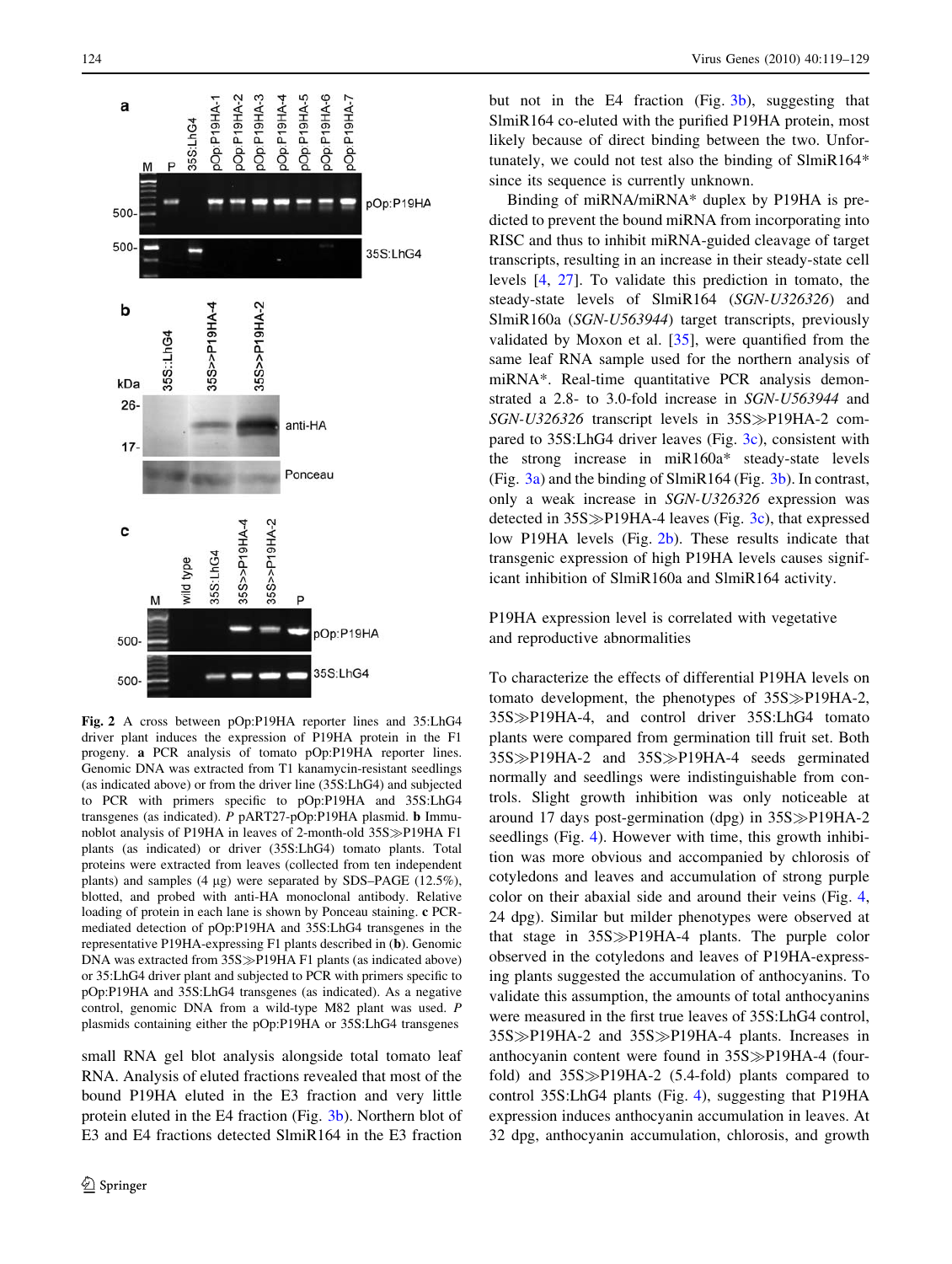<span id="page-6-0"></span>

Fig. 3 P19HA binds miRNA/miRNA\* duplex and increases the level of their corresponding target mRNAs in 35S $\gg$ P19HA-2 tomato leaves. a RNA gel blot analysis of indicated SlmiRNAs\* and SlmiR319 in leaves of  $35S\gg P19HA-2$ ,  $35S\gg P19HA-4$  and driver 35S:LhG4 plants. Total RNA was extracted from the same ground leaf mixture used for the immunoblot analysis described at Fig. [2b](#page-5-0) and identical RNA samples  $(10 \mu g)$  were separated on a denaturing polyacrylamide gel, blotted, and probed with oligonucleotide probes complementary to the indicated SlmiRNAs\* or SlmiR319 as a loading control. Numbers below each panel refer to accumulation levels relative to the 35S:LhG4 sample (arbitrarily designated as 1.0). b Affinity-purified P19HA binds miR164. Total protein extract from 1 g 35S $\gg$ P19HA-2 leaves was mixed with an HA-agarose resin (T) and loaded on a column. Equal volumes of column effluent fraction  $(FT)$ , final wash fraction  $(LW)$ , and the first to fourth fractions eluted in 100 mM glycine–HCl pH. 2.5 (E1 to E4, respectively) were

retardation became more severe and were accompanied by crinkling of the strongly anthocyanin-accumulating leaves. In addition, the newly emerging true leaves of 35S-P19HA-2 seedlings were much smaller and simpler than the control 35S:LhG4 leaves, with rounded instead of serrated margins (Fig. [4\)](#page-7-0). Around 25% of the

analyzed for P19HA by immunoblotting with anti-HA antibodies. The positions of P19HA protein and the  $\sim$ 25-kDa light chain of anti-HA monoclonal antibodies are marked by an arrow and asterisk, respectively. Bottom panel RNA was extracted from eluted fractions E3–E4 and subjected to denaturing PAGE, blotted, and probed with an oligonucleotide probe complementary to SlmiR164. Total leaf RNA  $(12 \mu g)$  was used as a SlmiR164 mobility control (con). c Quantitative real time RT–PCR analysis of miR160a (SGN-U563944) and miR164 (SGN-U326326) targets transcripts. The indicated transcripts were quantified in the  $35S: LhG4$ ,  $35S \gg$ P19HA-4 and  $35S\gg P19HA-2$  total leaf RNA used in (a) using primers designed around the corresponding miRNA complementary site and normalized to GAPDH or TIP41 in the sample. mRNA levels relative to 35S:LhG4 are shown. Error bars represent the standard error of three PCR replicates of a single RT reaction

35S-P19HA-2, seedlings did not grow beyond the second true leaf stage, and eventually they shriveled up and died (Fig. [4,](#page-7-0) arrow). In contrast, all  $35S\gg P19HA-4$  seedlings survived and although their true leaves were simpler, like those of the 35S > P19HA-2 plants, they exhibited milder growth retardation, leaf chlorosis, and anthocyanin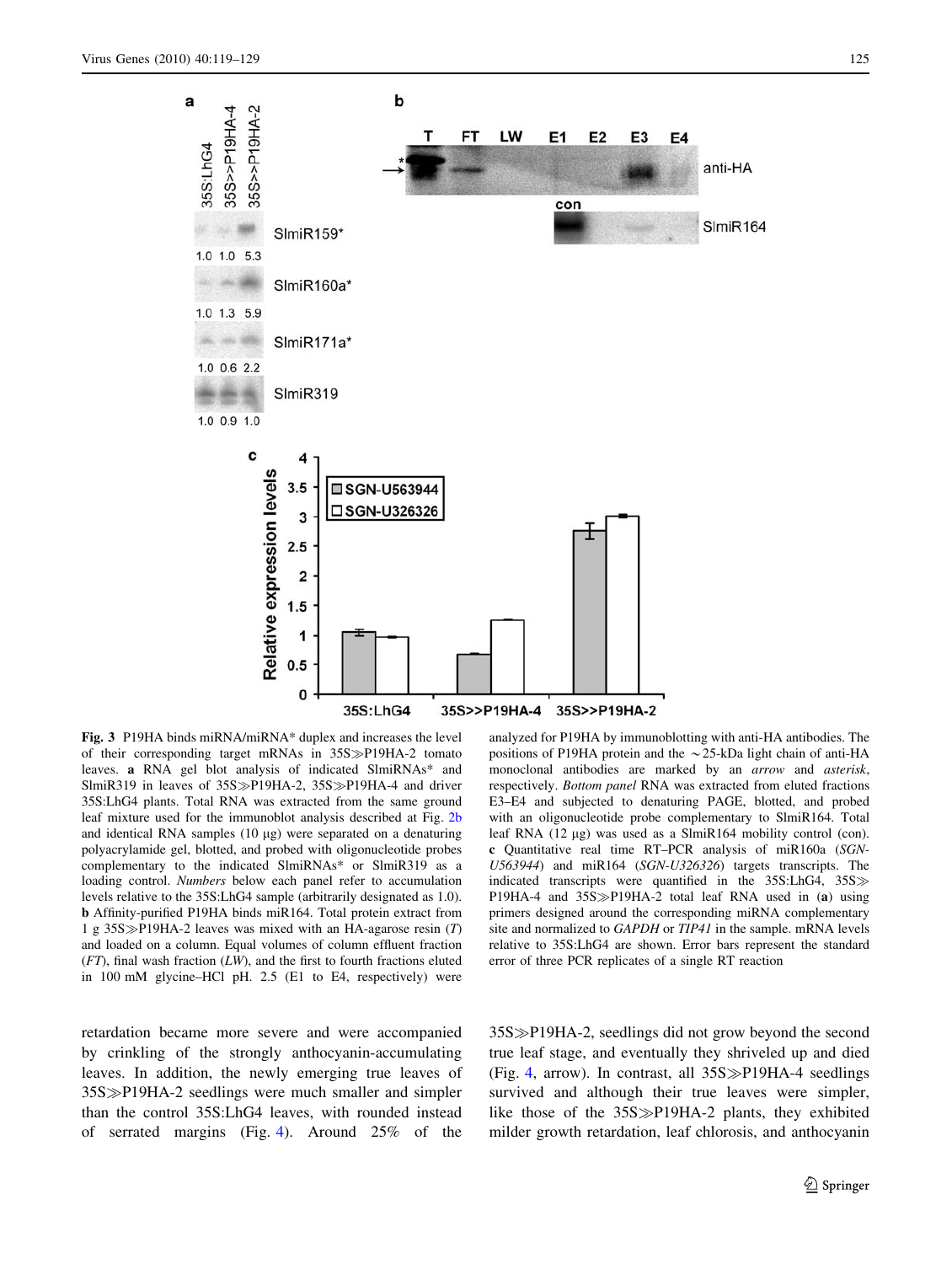<span id="page-7-0"></span>

Fig. 4 Phenotypes of seedlings expressing P19HA. Pictures of 35S > P19HA-2 and 35S > P19HA-4 tomato F1 seedlings at different days post-germination (dpg). A representative 35S $\gg$ P19HA-2 seedling with a very severe phenotype is marked by an arrow. Driver line seedlings (35S:LhG4) at the same developmental stages are

accumulation (Fig. 4), suggesting a direct correlation between P19HA expression level and the severity of these phenotypes.

At 3 months post-germination, 35S $\gg$ P19HA-2 plants were much smaller and severely stunted compared to the control 35S:LhG4 plants, which had already flowered. Due to the strong stunting, the 35S > P19HA-2 plants exhibited a bushy architecture (Fig. [5\)](#page-8-0). In addition, their mature fully expanded leaves were smaller and less complex than the control with fewer primary, intercalary, and secondary leaflets (Fig. [5](#page-8-0)). Moreover, leaflets were downward curled and chlorotic, with a purple tinge around their margins (Fig. [5](#page-8-0)). The growth of  $35S\gg P19HA-4$  plants was less retarded than that of  $35S\gg P19HA-2$  plants, but they nevertheless developed a bushy phenotype and their leaves were simpler, although less chlorotic or purple (Fig. [5](#page-8-0)). Both 35S > P19HA-2 and 35S > P19HA-4 plants flowered around 1 month later than 35S:LhG4 plants and their flowers had a normal phenotype (data not shown). The

shown as a control. Pot size is  $7 \times 7$  cm. The *white box* shows a close up view of primary leaflets. Scale bars: 1 cm. On the right, anthocyanins were extracted from the first true leaf of three independent 24-dpg seedlings and quantified  $(A_{530}/g$  FW) by spectrophotometry

flowers of 35S $\gg$ P19HA-4 were fertile and ripened into seed-bearing fruits (see Online resource 1 in Supplementary material). However, fruit ripening was observed in only a few cases in  $35S \gg P19HA-2$  plants and developing fruits were smaller than control fruits. When they finally ripened, the fruit had a blotchy color, a relatively welldeveloped locular tissue and the jelly material contained mostly small seed-like structures that did not germinate (see Online resource 1 in Supplementary material).

## Discussion

Transgenic expression of viral silencing-suppressor genes may provide important insights into their effects on plant gene expression and development, especially when expressed in their natural host plants at levels comparable to natural infection. In this study, we characterized the effects of the VSR TBSV P19 on tomato development, in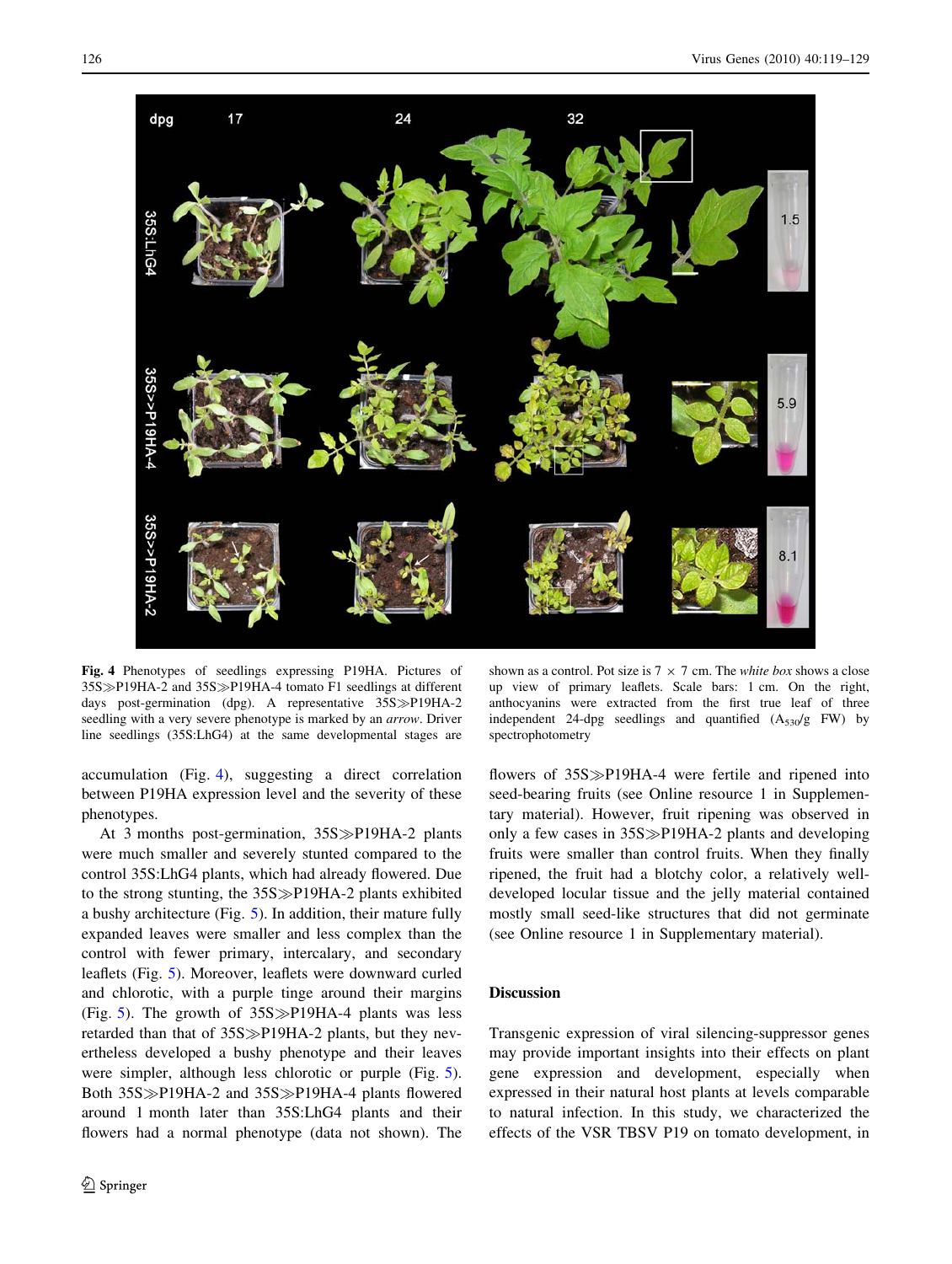<span id="page-8-0"></span>Fig. 5 Adult phenotype of  $35S\gg P19HA F1$  plants. **a** A comparison of plant architecture of representative 90-day-old tomato driver plant (35S:LhG4) and  $35S\gg P19HA F1$  plants (as indicated), demonstrating stunting and bushiness. The diameter of the pot is 19 cm. b Comparative morphology of fully expanded leaf of plants depicted in (a) demonstrating reduced leaf complexity and chlorosis; adaxial and abaxial views are shown. Scale bars: 10 cm. Inset close-up view of the terminal leaflet's abaxial side. Scale bars: 1 cm



the absence of virus infection, by successfully expressing it at notable levels via the LhG4/pOp transactivation system [\[29](#page-9-0)]. The major advantage of this system over standard direct expression systems is that the transgene of choice (here, P19HA) is not expressed in the transgenic reporter plants, thereby avoiding the negative selection which might be exerted against strong transgenic lines. This is especially critical in the case of P19 since lethal symptoms have been observed in N. benthamiana plants [[18,](#page-9-0) [36](#page-10-0)] upon this VSR's high heterologous expression. In addition, previous efforts to transgenically express P19 by direct explant transformation in tissue culture either failed [[22\]](#page-9-0), generated only a few T0 transgenic plants that could not be propagated due to sterility [[37\]](#page-10-0), or produced plants that expressed very low levels of the P19 protein [[22,](#page-9-0) [28](#page-9-0)]. The low transgenic P19 expression levels obtained to date are less likely to reflect the degree of endogenous PTGS suppression that a plant experiences during infection since in TBSV-infected cells, the P19 protein is normally expressed at high levels [\[12,](#page-9-0) [20\]](#page-9-0), required for its optimum perfor-mance and viral pathogenicity [[12\]](#page-9-0). In contrast to previous efforts, the transactivation approach described in this study enabled us to achieve consistently strong P19 expression levels in tomato, thus enabling us to faithfully characterize its effects on tomato from germination till fruit ripening.

When infected with TBSV, tomato plants, which function as natural hosts for this virus, harbor strong symptoms, many of which are manifested as severe developmental aberrations. These include stunting and bushy appearance, a reduction in leaf size and lower leaves that are often curled and chlorotic, with a purple tinge. In addition, fruit yield is greatly reduced and many of them are seedless [\[38](#page-10-0)]. We do not know the extent to which the transgenic P19HA expression pattern in 35S > P19HA plants resembles its expression during tomato TBSV infection; nevertheless, our observations suggest that strong transgenic expression of functional P19HA can mimic key TBSV disease symptoms such as stunting and bushiness, reduction in leaf size, curling, chlorosis, accumulation of anthocyanin around the leaf tip, and fruit sterility (Figs. [4](#page-7-0), 5, and Online resource 1 in Supplementary material). Furthermore, around 25% of the strongly expressing  $35S\gg P19HA-2$  seedlings wilted (Fig. [4\)](#page-7-0), which is reminiscent of TBSV infection of young tomato plants that causes wilt due to basal stem necrosis [\[38](#page-10-0)]. In addition, phenotype severity was directly correlated with the degree of P19HA expression, in agreement with the fact that TBSV pathogenicity requires high expression levels of P19 in infected cells [[20\]](#page-9-0). Thus, although a direct comparison with TBSV-infected tomato was not done due to restrictions on the use of TBSV in Israel, our results indicate that P19 functions as a TBSV symptom determinant in tomato, when expressed at appropriate levels, in accordance with a similar function in other host plants [[15\]](#page-9-0).

P19 blocks viral silencing by directly binding viral siRNAs [\[21](#page-9-0), [22,](#page-9-0) [39\]](#page-10-0), but can also associate with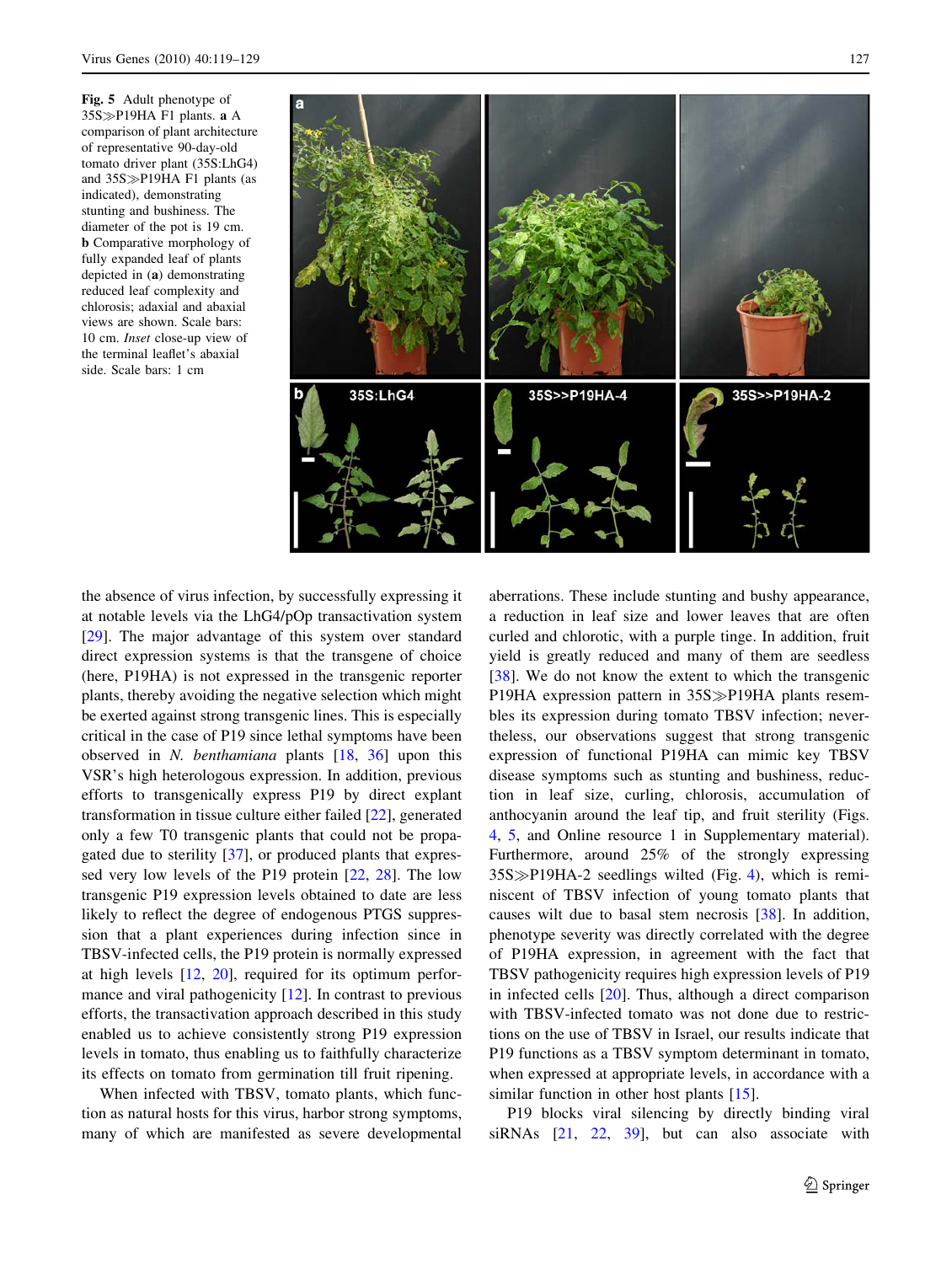<span id="page-9-0"></span>structurally similar miRNA duplexes, as demonstrated by immunoprecipitation of P19HA from transgenic A. thaliana [4, 27, [40](#page-10-0)], and by affinity purification in this study (Fig. [3b](#page-6-0)). In A. thaliana, miRNA inactivation due to binding by P19 was correlated with an increase in corresponding mRNA target levels and developmental phenotypes such as stunting, smaller and serrated leaves, flower deformation and reduced fertility [4, 26, 27]. Accordingly, significant inhibition of miRNA activity, as manifested by the elevated levels of  $miRNA*$  strands (Fig. [3a\)](#page-6-0) and SlmiR164/160a target transcript accumulation (Fig. [3c](#page-6-0)), was detected in  $35S\gg P19HA-2$  tomato leaves that displayed severe growth phenotypes (Figs. [4](#page-7-0) and [5](#page-8-0)). In light of the key roles played by miRNAs in plant growth, development and patterning [5], it is likely that such interference with the miRNA pathway will affect certain aspects of 35S $\gg$ P19HA-2 development. For example, binding of SlmiR164 by P19HA might reduce leaf complexity as a result of misregulation of miR164-regulated transcription factors and their target genes involved in leaf morphogenesis. Indeed, a reduction in the number of secondary and intercalary leaflets was observed in M82 mutant tomato expressing a miR164-resistant version of goblet, a miR164 target that encodes a no apical meristem domain transcription factor, involved in specifying leaflet boundaries in tomato compound leaves [[41,](#page-10-0) [42\]](#page-10-0). Nevertheless, it was recently demonstrated that TBSVs encoding siRNA-binding mutants of P19 are still able to induce systemic symptoms in N. benthamiana and spinach, but not in pepper [\[36](#page-10-0)], maybe through interaction with unknown host factors. Thus, we cannot rule out the possibility that at least some of the defects observed in P19HA-expressing tomato plants occur via a similar mechanism.

Like P19, many known VSRs of gene silencing interfere with endogenous silencing pathways [2], and hence might obstruct the generation of strong transgenic lines via explant transformation. Our results suggest that in planta expression of a VSR using a transactivation system is a preferred alternative to direct expression, especially if strong expression levels of the VSR are desired. Finally, the pOp:P19HA-2 reporter line described in this study will also be utilized in future research to express P19HA in specific organs and tissues by crossing it with tomato driver lines that express LhG4 through tissue-specific or inducible promoters. Such expression is expected to generate a specific block of endogenous silencing that in turn will enable us to uncover developmental processes and pathways regulated by RNAi in that location.

Acknowledgments We thank the labs of Ori N. and Eshed Y. for their help with the pOp/LhG4 plasmids and for the tomato transformation guidance. We thank Ovadia R. for the anthocyanin measurements. We thank A. Gal-On for critical reading of the manuscript.

This is contribution no. 130/2009 series, from the Agricultural Research Organization, the Volcani Center, Israel.

#### References

- 1. P. Brodersen, O. Voinnet, Trends Genet. 22, 268 (2006)
- 2. O. Voinnet, Nat. Rev. Genet. 6, 206 (2005)
- 3. P. Dunoyer, O. Voinnet, Curr. Opin. Plant Biol. 8, 415 (2005)
- 4. E.J. Chapman, A.I. Prokhnevsky, K. Gopinath, V.V. Dolja, J.C. Carrington, Genes Dev. 18, 1186 (2004)
- 5. D. Garcia, Semin. Cell Dev. Biol. 19, 586 (2008)
- 6. K.D. Kasschau, Z. Xie, E. Allen, C. Llave, E.J. Chapman, K.A. Krizan, J.C. Carrington, Dev. Cell 4, 205 (2003)
- 7. J.A. Diaz-Pendon, S.W. Ding, Annu. Rev. Phytopathol. 46, 303 (2008)
- 8. R. Anandalakshmi, G.J. Pruss, X. Ge, R. Marathe, A.C. Mallory, T.H. Smith, V.B. Vance, Proc. Natl. Acad. Sci. USA 95, 13079 (1998)
- 9. G. Brigneti, O. Voinnet, W.X. Li, L.H. Ji, S.W. Ding, D.C. Baulcombe, EMBO J. 17, 6739 (1998)
- 10. K.D. Kasschau, J.C. Carrington, Cell 95, 461 (1998)
- 11. Y.M. Shiboleth, E. Haronsky, D. Leibman, T. Arazi, M. Wassenegger, S.A. Whitham, V. Gaba, A. Gal-On, J. Virol. 81, 13135 (2007)
- 12. W. Qiu, J.W. Park, H.B. Scholthof, Mol. Plant Microbe Interact. 15, 269 (2002)
- 13. F. Qu, T.J. Morris, Mol. Plant Microbe Interact. 15, 193 (2002)
- 14. O. Voinnet, Y.M. Pinto, D.C. Baulcombe, Proc. Natl. Acad. Sci. USA 96, 14147 (1999)
- 15. H.B. Scholthof, Nat. Rev. Genet. 4, 405 (2006)
- 16. T. Dalmay, L. Rubino, J. Burgyan, A. Kollar, M. Russo, Virology 194, 697 (1993)
- 17. H.B. Scholthof, K.B. Scholthof, M. Kikkert, A.O. Jackson, Virology 213, 425 (1995)
- 18. H.B. Scholthof, K.B. Scholthof, A.O. Jackson, Plant Cell 7, 1157 (1995)
- 19. K.B. Scholthof, H.B. Scholthof, A.O. Jackson, Virology 211, 324 (1995)
- 20. H.B. Scholthof, B. Desvoyes, J. Kuecker, E. Whitehead, Mol. Plant Microbe Interact. 12, 670 (1999)
- 21. R. Omarov, K. Sparks, L. Smith, J. Zindovic, H.B. Scholthof, J. Virol. 80, 3000 (2006)
- 22. D. Silhavy, A. Molnar, A. Lucioli, G. Szittya, C. Hornyik, M. Tavazza, J. Burgyan, EMBO J. 21, 3070 (2002)
- 23. J.M. Vargason, G. Szittya, J. Burgyan, T.M. Hall, Cell 115, 799 (2003)
- 24. K. Ye, L. Malinina, D.J. Patel, Nature 426, 874 (2003)
- 25. L. Lakatos, T. Csorba, V. Pantaleo, E.J. Chapman, J.C. Carrington, Y.P. Liu, V.V. Dolja, L.F. Calvino, J.J. Lopez-Moya, J. Burgyan, EMBO J. 25, 2768 (2006)
- 26. I. Papp, M.F. Mette, W. Aufsatz, L. Daxinger, S.E. Schauer, A. Ray, J. van der Winden, M. Matzke, A.J. Matzke, Plant Physiol. 132, 1382 (2003)
- 27. P. Dunoyer, C.H. Lecellier, E.A. Parizotto, C. Himber, O. Voinnet, Plant Cell 16, 1235 (2004)
- 28. S.A. Siddiqui, C. Sarmiento, E. Truve, H. Lehto, K. Lehto, Mol. Plant Microbe Interact. 21, 178 (2008)
- 29. I. Moore, L. Galweiler, D. Grosskopf, J. Schell, K. Palme, Proc. Natl. Acad. Sci. USA 95, 376 (1998)
- 30. J.P. Alvarez, I. Pekker, A. Goldshmidt, E. Blum, Z. Amsellem, Y. Eshed, Plant Cell 18, 1134 (2006)
- 31. A.P. Gleave, Plant Mol. Biol. 20, 1203 (1992)